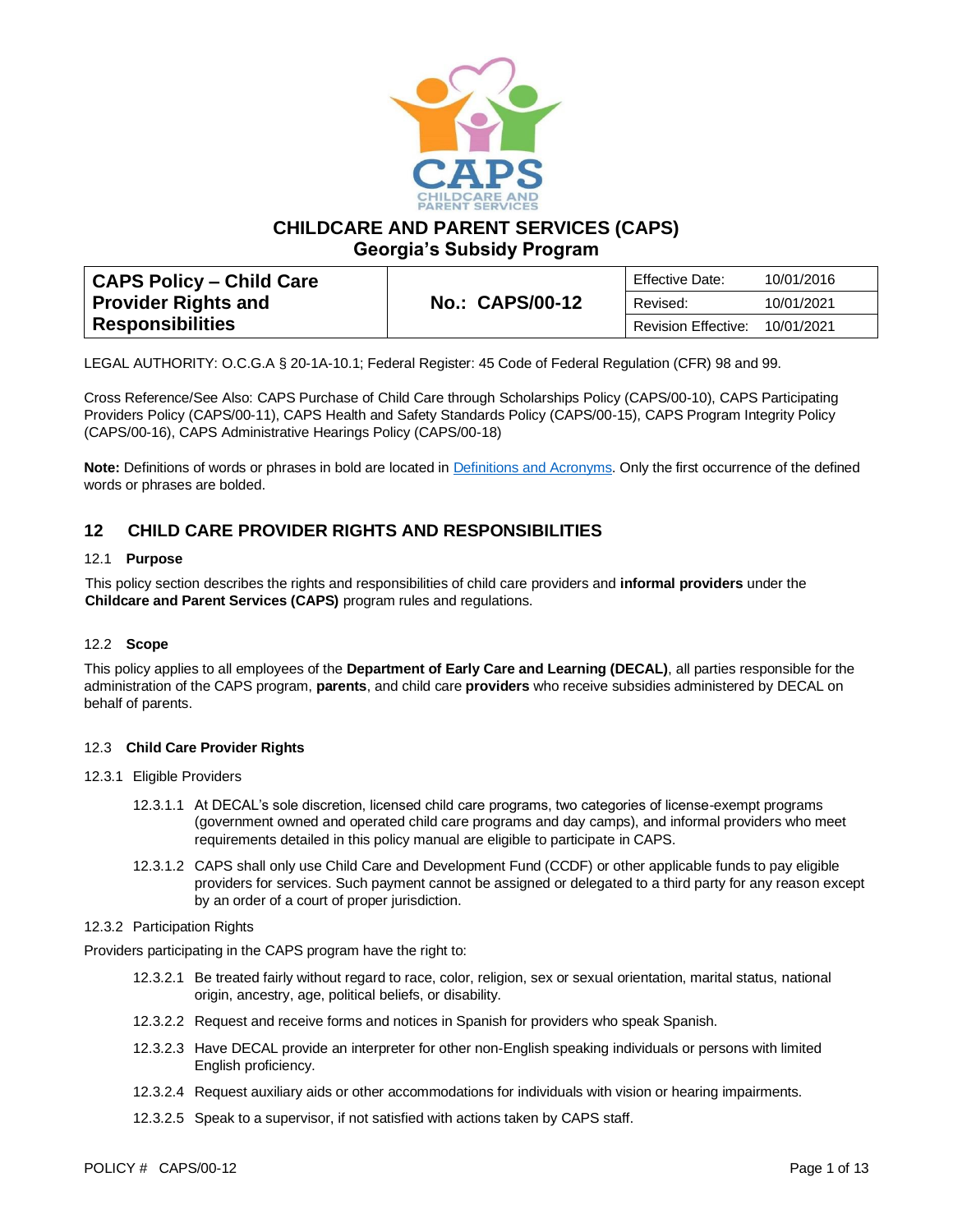| <b>CAPS Policy - Child Care</b> |                        | <b>Effective Date:</b>         | 10/01/2016 |
|---------------------------------|------------------------|--------------------------------|------------|
| <b>Provider Rights and</b>      | <b>No.: CAPS/00-12</b> | Revised:                       | 10/01/2021 |
| <b>Responsibilities</b>         |                        | Revision Effective: 10/01/2021 |            |

#### 12.3.3 Appeal Rights

- 12.3.3.1 Employees and prospective employees have the right to appeal the accuracy or completeness of the results of a criminal background check.
- 12.3.3.2 Providers receiving subsidies through the CAPS program have the right to appeal and receive a hearing regarding adverse actions that pertain to any financially related matters, excluding (1) future payments, (2) lack of funding availability, (3) Denial from participation in CAPS, (4) Dismissal from participation in CAPS, and (5) Disqualification from participation in CAPS.
- 12.3.3.3 Providers must request an appeal in writing by the deadline listed on the notice or within 14 calendar days from the date of the notice on an appealable or adverse action taken by DECAL. Requests for hearings must be submitted to the attention of:

Chief Legal Officer - Georgia Department of Early Care and Learning 2 Martin Luther King Jr. Drive East Tower, Suite 754 Atlanta GA 30334

12.3.3.4 Providers have the right to appeal to the U.S. Department of Health and Human Services Office for Civil Rights (HHS OCR) if they feel that the DECAL or the CAPS program has violated their civil rights. Refer to the [CAPS Administrative Hearings Policy \(CAPS/00-18\)](https://caps.decal.ga.gov/assets/downloads/CAPS/18-CAPS_Policy-Administrative%20Hearings.pdf) for additional information.

#### 12.4 **Child Care Provider Responsibilities**

- 12.4.1 State and Federal Laws and Regulations
	- 12.4.1.1 The provider shall comply with all applicable local, state and federal statutes, ordinances, regulations, and policies.
	- 12.4.1.2 The provider is responsible for reviewing CAPS policies on a regular basis, as policies are subject to change. The provider must be knowledgeable of CAPS policies and any revisions to CAPS policy.
	- 12.4.1.3 Licensed providers must comply with reporting requirements as prescribed in Child Care Services rules. License-exempt providers must comply with reporting requirements as prescribed in the [Health and Safety](http://www.decal.ga.gov/documents/attachments/ExemptprogramsHealth&SafetyStandards.docx)  [Standards for License-exempt Providers Receiving Subsidy manual.](http://www.decal.ga.gov/documents/attachments/ExemptprogramsHealth&SafetyStandards.docx) Informal providers must comply with reporting requirements as prescribed in the [Health and Safety Standards for Informal Providers Receiving](https://caps.decal.ga.gov/assets/downloads/CAPS/Appendix_HH-Health%20and%20Safety%20Standards%20for%20Informal%20Providers.pdf)  [Subsidy manual.](https://caps.decal.ga.gov/assets/downloads/CAPS/Appendix_HH-Health%20and%20Safety%20Standards%20for%20Informal%20Providers.pdf)
	- 12.4.1.4 Providers shall comply with Title VI of the Civil Rights of Act of 1964 (exception: Family Day Care Learning Homes and informal providers); Section 504 of the Rehabilitation Act of 1973; and, if the provider is centerbased or a family child care learning home, the provider shall comply with the Americans with Disabilities Act of 2010.
	- 12.4.1.5 Providers must ensure that parents have unlimited access to their children when children are in the care of the provider.
	- 12.4.1.6 Providers must ensure they are operating within the guidelines as prescribed in [CAPS Participating](https://caps.decal.ga.gov/assets/downloads/CAPS/11-CAPS_Policy-Participating%20Providers.pdf)  [Providers Policy \(CAPS/00-11\)](https://caps.decal.ga.gov/assets/downloads/CAPS/11-CAPS_Policy-Participating%20Providers.pdf) when the parent of the child receiving CAPS subsidies is employed at the location child care services are rendered.
	- 12.4.1.7 Federal law prohibits CAPS from reimbursing a child care provider who has had a serious injury as defined i[n Definitions and Acronyms.](https://caps.decal.ga.gov/assets/downloads/CAPS/02-CAPS_Policy-Definitions%20and%20Acronyms.pdf)

# 12.4.2 Contact Information

- 12.4.2.1 All participating providers in the CAPS program must submit accurate and complete contact information, including email address, at enrollment and annual renewal.
- 12.4.2.2 The provider is responsible for maintaining correct contact information and must report all changes in contact information within 5 **calendar days** of the change. Changes in contact information can be entered into DECAL KOALA, DECAL's provider self-service website, at [www.decalkoala.com](http://www.decalkoala.com/) or contact Child Care Services at 404-657-5662.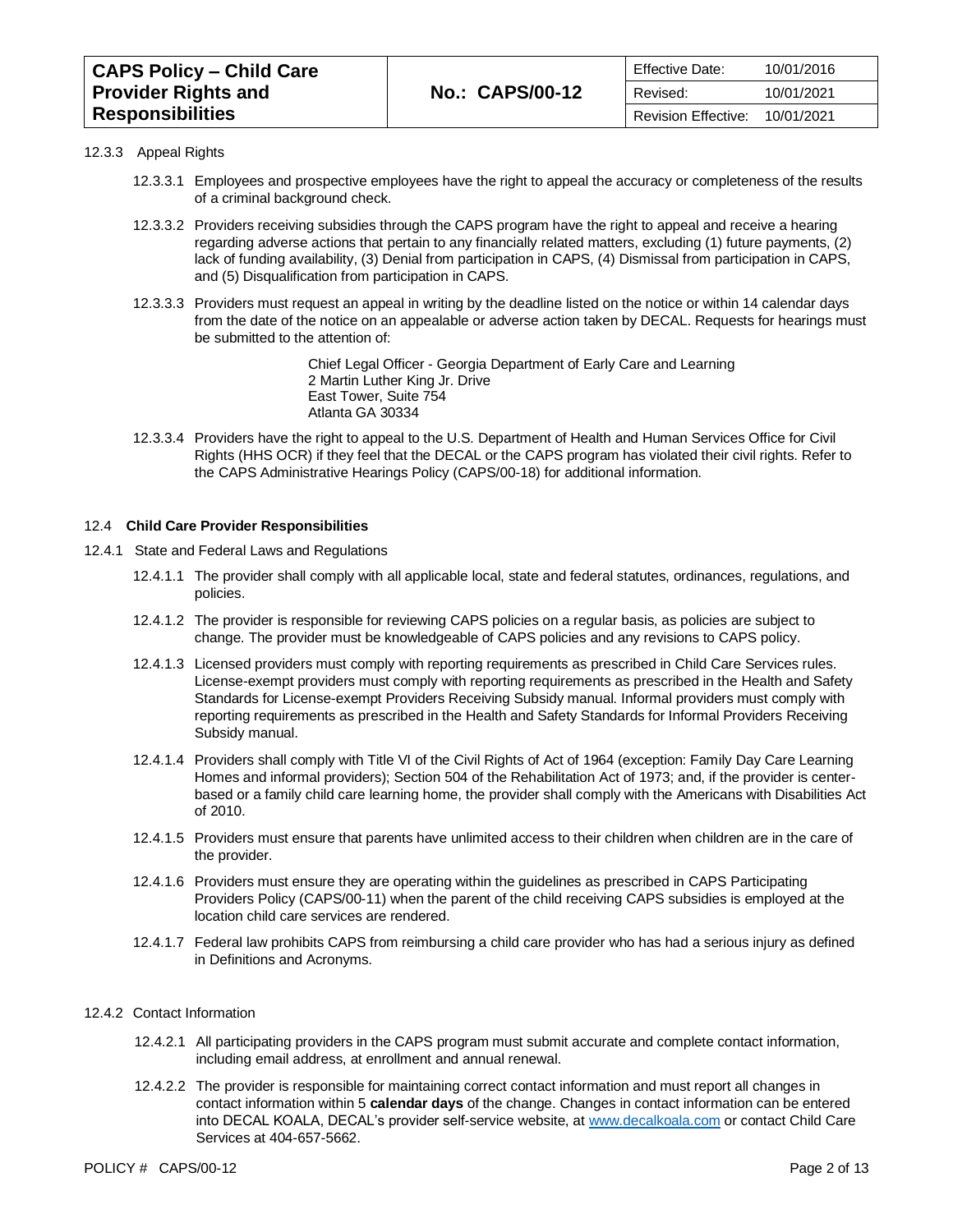| <b>CAPS Policy - Child Care</b> |                        | <b>Effective Date:</b> | 10/01/2016 |
|---------------------------------|------------------------|------------------------|------------|
| <b>Provider Rights and</b>      | <b>No.: CAPS/00-12</b> | Revised:               | 10/01/2021 |
| <b>Responsibilities</b>         |                        | Revision Effective:    | 10/01/2021 |

12.4.2.3 The provider's email address will be used as the primary contact to communicate and send information to the provider. It is the provider's responsibility to respond timely to information requests transmitted to the provided email address from DECAL or the SPMA. Delivery of any such information, including but not limited to, amendments/updates to CAPS policy, data requests, document requests, overpayment notices, and any other matters related to the provider to said email address shall be considered valid so long as the sender does not receive a failure to deliver message. In certain circumstances DECAL may also provide notifications and requests to providers via mail through an approved mail carrier service.

#### 12.4.3 Quality Rated

- 12.4.3.1 Licensed providers must be **Quality Rated** to participate in the CAPS program. For the purpose of CAPS, a **Quality Rated Provider** is one that is Star Rated, in **CAPS/Quality Rated Probationary Status**, or in **CAPS/Quality Rated Provisional Status**. For additional information on Quality Rated refer to the [CAPS](https://caps.decal.ga.gov/assets/downloads/CAPS/Appendix_II-CAPS%20Quality%20Rated%20Guidelines%20and%20Requirements.pdf)  [Quality Rated Guidelines and Requirements \(Appendix II\).](https://caps.decal.ga.gov/assets/downloads/CAPS/Appendix_II-CAPS%20Quality%20Rated%20Guidelines%20and%20Requirements.pdf)
- 12.4.3.2 Providers who fail to earn or maintain a one-, two-, or three-star rating in Quality Rated, may be placed in **CAPS/Quality Rated Probationary Status**. Providers in **CAPS/Quality Rated Probationary Status** will be enrolled in a **Quality Rated Cohort Group** as directed by **Quality Rated**. Providers in **CAPS/Quality Rated Probationary Status** may participate in CAPS for up to twelve (12) consecutive months if they maintain adequate progress as reported to CAPS by **Quality Rated**. Providers who do not achieve at least a one-star rating during the initial twelve (12) months may, at DECAL's sole discretion and not subject to appeal, be granted an additional six (6) months in **CAPS/Quality Rated Probationary Status**. Providers with a probationary status can accept new CAPS scholarships and retain any existing CAPS scholarships if they maintain adequate progress to obtain a star rating as reported to CAPS by **Quality Rated**.
- 12.4.3.3 Providers new to CAPS and not a **Quality Rated Provider** may be placed in **CAPS/Quality Rated Provisional Status**. Providers in **CAPS/Quality Rated Provisional Status** will be enrolled in a **Quality Rated Cohort Group** as directed by **Quality Rated**. Providers in **CAPS/Quality Rated Provisional Status** may participate in CAPS for up to twelve (12) consecutive months if they maintain adequate progress as reported to CAPS by **Quality Rated**. Providers who do not achieve at least a one-star rating during the initial twelve (12) months may, at DECAL's sole discretion and not subject to appeal, be granted an additional six (6) months in **CAPS/Quality Rated Provisional Status**. Providers with a provisional status can accept new CAPS scholarships and retain any existing CAPS scholarships if they maintain adequate progress to obtain a star rating as reported to CAPS by **Quality Rated**.
- 12.4.3.4 Providers who choose not to become **Quality Rated** will not be able to receive child care subsidy payments. Providers currently participating in the CAPS program will be dismissed.
- 12.4.3.5 At DECAL's sole discretion and not subject to appeal, CAPS may grant a family a time-limited waiver allowing the issuance of scholarships to a provider who is not a **Quality Rated Provider**.

#### 12.4.4 Required Documents

- 12.4.4.1 Providers currently receiving or anticipating receipt of subsidies through CAPS must return required documents to the State Provider Management Agent (SPMA) by the date requested for initial enrollment and annual renewal.
- 12.4.4.2 At initial enrollment, payments will be withheld until these documents are received. If documents are not received within 30 calendar days, the provider may be dismissed from CAPS.
- 12.4.4.3 At annual renewal, payments will be suspended for 30 days beginning the date the records were due. Payments will be withheld for no more than 30 days, after which payments will be released to the provider and the provider will be dismissed from CAPS.
- 12.4.4.4 Licensed and exempt providers must submit current, accurate, authentic, and complete copies of the following documents at initial enrollment and annual renewal:
	- Form W-9 for tax identification purposes
	- Policies and procedures (published and available for review by DECAL and the public)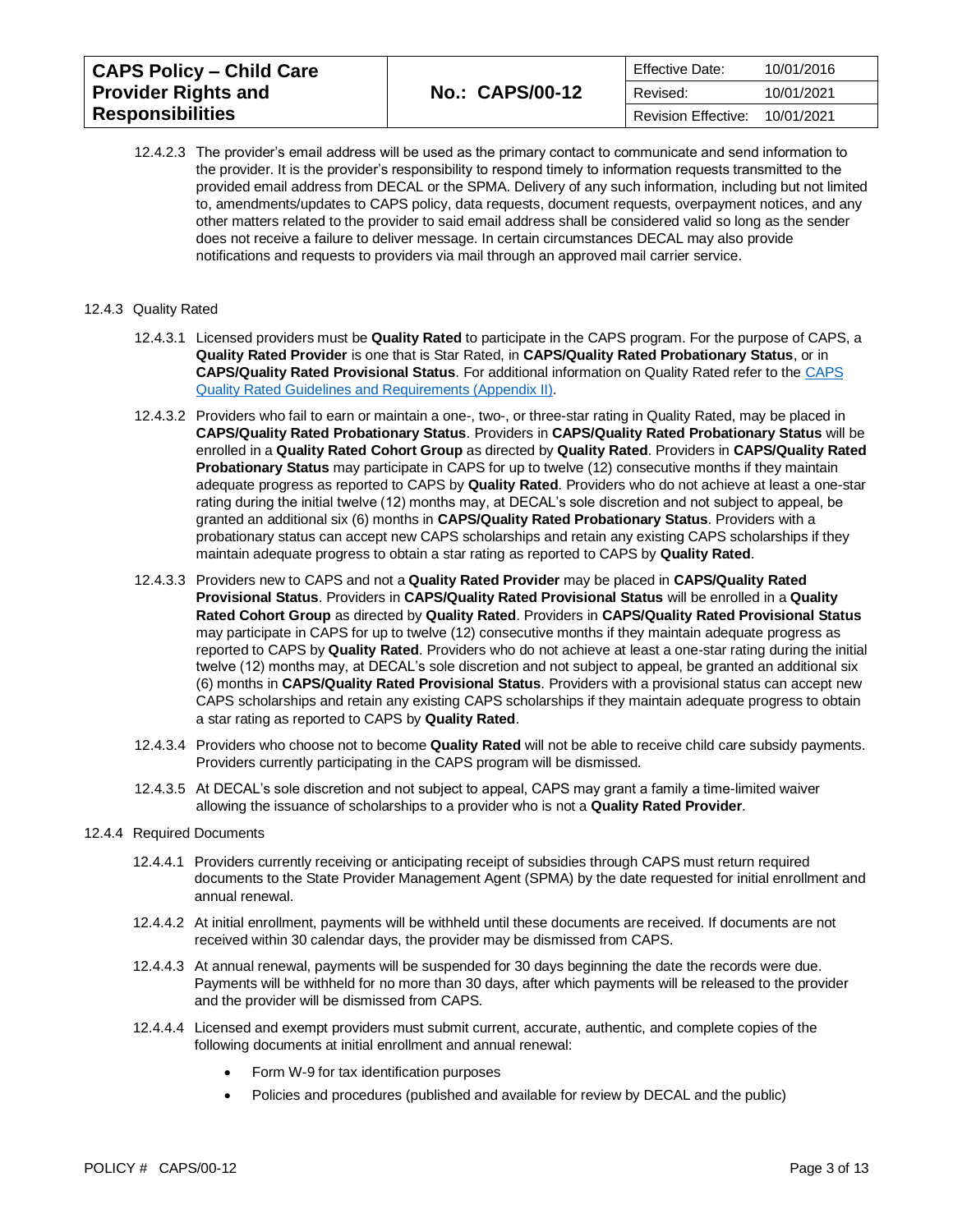| <b>CAPS Policy – Child Care</b> |                        | <b>Effective Date:</b> | 10/01/2016 |
|---------------------------------|------------------------|------------------------|------------|
| <b>Provider Rights and</b>      | <b>No.: CAPS/00-12</b> | Revised:               | 10/01/2021 |
| <b>Responsibilities</b>         |                        | Revision Effective:    | 10/01/2021 |

- Child care rates Providers must submit a copy of child care rates to the SPMA. In addition, upon notice from CAPS, providers must enter their rates into DECAL KOALA, DECAL's provider selfservice website, a[t www.decalkoala.com.](http://www.decalkoala.com/)
- Child Care Provider Agreement
- Georgia's Department of Early Care and Learning Assurance of Compliance with Federal Regulations Regarding Civil Rights Form 704 (required for child care learning centers only)
- Direct deposit form
- 12.4.4.5 Informal providers must submit current, accurate, authentic, and complete copies of the following documents at initial enrollment and annual renewal:
	- Valid proof of **social security** number and verification of identity, such as photo ID, driver's license, or passport (only at initial enrollment or if information changes)
	- Enrollment packet that includes:
		- $\circ$  Satisfactory criminal record check determination for all adults in the home 17 years of age or older must be issued prior to authorization of subsidy through CAPS. For additional information on the records check process and components, visit: [http://decal.ga.gov/CCS/CriminalRecordsCheck.aspx.](http://decal.ga.gov/CCS/CriminalRecordsCheck.aspx)
			- **Note:** While all providers participating in CAPS are required to comply with DECAL's Comprehensive Background Check Policy, as prescribed i[n CAPS](https://caps.decal.ga.gov/assets/downloads/CAPS/15-CAPS_Policy-Health%20and%20Safety%20Standards.pdf) [Health and Safety Standards Policy \(CAPS/00-15\),](https://caps.decal.ga.gov/assets/downloads/CAPS/15-CAPS_Policy-Health%20and%20Safety%20Standards.pdf) the SPMA provides additional support to informal providers in obtaining required criminal background checks.
		- o Infant/Toddler CPR Certification certificate (must be current)
		- o Informal Provider Enrollment Affidavit
		- o Form W-9 for tax identification purposes
		- o Child Care Provider Agreement
		- o Direct deposit form

**Note:** Informal providers who leave and re-enroll in the CAPS program within six months of their withdrawal date may use the same criminal records check determination letters.

- 12.4.5 Cooperating with the SPMA and DECAL
	- 12.4.5.1 DECAL contracts with a vendor, the State Provider Management Agent (SPMA), to manage provider enrollment, financial reimbursement, compliance, overpayment recoupment, and technical support for child care providers participating in CAPS.
	- 12.4.5.2 Providers participating in CAPS may also receive requests or information from DECAL staff. This includes, but is not limited to, staff in CAPS, Child Care Services, and Audits and Compliance.
	- 12.4.5.3 Providers are required to ensure all submitted documents are accurate, authentic, and complete.
	- 12.4.5.4 Providers must submit accurate and complete contact information, including email address, to the SPMA to be maintained in the provider profile. Each provider receiving subsidy through CAPS will have a provider profile maintained by the SPMA. The profile will contain contact and demographic information about the provider, in addition to compliance information. Failure of the provider to submit accurate and complete contact information on file with the SPMA shall not give rise to claim that they were not properly notified. The provider is required to notify DECAL of any changes in contact or demographic information within five business days. Failure to notify DECAL of any changes in contact or demographic information may result in dismissal from the CAPS program.
	- 12.4.5.5 Failure to comply with any request by the SPMA or DECAL may result in dismissal from the CAPS program, as prescribed in [CAPS Health and Safety Policy \(CAPS/00-15\)](https://caps.decal.ga.gov/assets/downloads/CAPS/15-CAPS_Policy-Health%20and%20Safety%20Standards.pdf) an[d CAPS Program Integrity Policy](https://caps.decal.ga.gov/assets/downloads/CAPS/16-CAPS_Policy-Program%20Integrity.pdf)  [\(CAPS/00-16\).](https://caps.decal.ga.gov/assets/downloads/CAPS/16-CAPS_Policy-Program%20Integrity.pdf)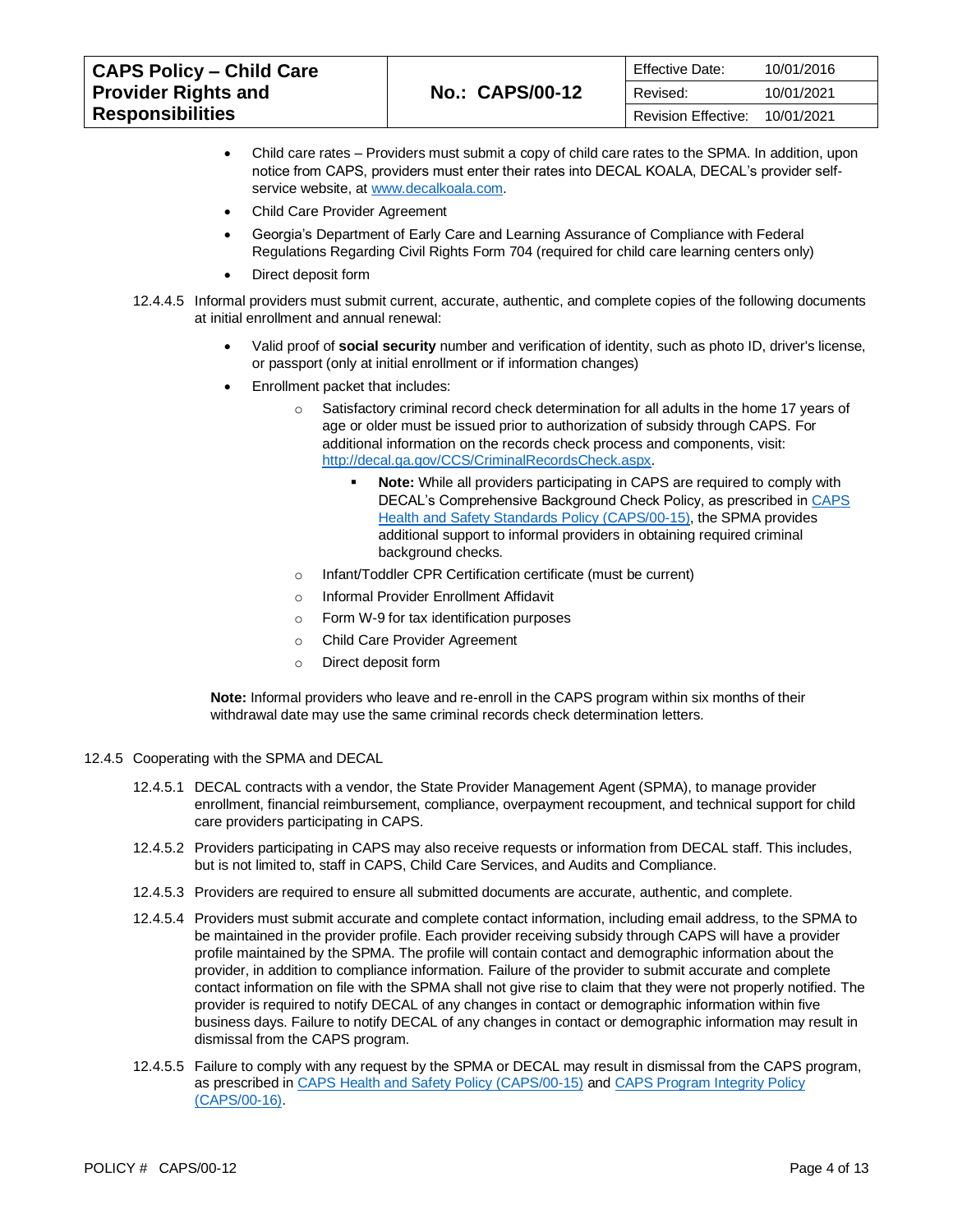| <b>CAPS Policy - Child Care</b> |                        | <b>Effective Date:</b>         | 10/01/2016 |
|---------------------------------|------------------------|--------------------------------|------------|
| <b>Provider Rights and</b>      | <b>No.: CAPS/00-12</b> | Revised:                       | 10/01/2021 |
| <b>Responsibilities</b>         |                        | Revision Effective: 10/01/2021 |            |

#### 12.4.6 Health and Safety Standards

- 12.4.6.1 Providers must comply with health and safety standards as prescribed in [CAPS Health and Safety Policy](https://caps.decal.ga.gov/assets/downloads/CAPS/15-CAPS_Policy-Health%20and%20Safety%20Standards.pdf)  [\(CAPS/00-15\).](https://caps.decal.ga.gov/assets/downloads/CAPS/15-CAPS_Policy-Health%20and%20Safety%20Standards.pdf)
- 12.4.6.2 Compliance with health and safety standards includes, but is not limited to, the following, as prescribed in [CAPS Health and Safety Standards Policy \(CAPS/00-15\).](https://caps.decal.ga.gov/assets/downloads/CAPS/15-CAPS_Policy-Health%20and%20Safety%20Standards.pdf)
	- A. All providers participating in CAPS must:
		- (1) Comply with reporting requirements
		- (2) Comply with DECAL's criminal background check requirements
		- (3) Maintain original and accurate arrival and departure records and transportation records
		- (4) Comply with training requirements
		- (5) Provide care that meets state health and safety standards
		- (6) Comply with health and safety monitoring
	- B. Licensed providers must participate in training and technical assistance required by the CAPS program and must also comply with all requirements for child care licensing.
- 12.4.6.3 License-exempt providers (including all staff) and informal providers must comply with health and safety standards as defined by DECAL.

#### 12.4.7 Recordkeeping and Reviews

- 12.4.7.1 Documentation expected to be maintained by all providers includes, but is not limited to:
	- **Arrival and departure records** (formerly referred to in CAPS policy as sign in/sign out logs)
	- **Transportation records** (logs and agreements)
	- Copies of child care license or letter of exemption
	- Copies of Business License and Certificate of Occupancy
	- Financial records or financial information (e.g., bank statements, copies of canceled checks)
	- Current published policies and procedures
	- Current published rate sheets
	- Signed Civil Rights Act Compliance form
	- Verification of SSN and FEIN/Tax ID Numbers
	- Employment records
	- Records supporting funding from other state or federal sources
	- Child records (such as birth certificates, immunization forms, and registration information)
	- Any and all information or records related to the operation of the provider
- 12.4.7.2 The documents listed above may be requested and reviewed during attendance verification assessments, compliance reviews, or investigations. Refer to [CAPS Program Integrity Policy \(CAPS/00/16\)](https://caps.decal.ga.gov/assets/downloads/CAPS/16-CAPS_Policy-Program%20Integrity.pdf) for more information on assessments, reviews, investigations, and sanctions.
- 12.4.7.3 The SPMA or DECAL may request documents in writing or in person for attendance verification assessments, compliance reviews, or investigations. Failure to submit documents when requested by DECAL shall result in a mandatory reclaim of funds.
	- A. The SPMA conducts attendance verification assessments of provider billing records. Providers are typically required to submit arrival and departure records and transportation records for a specified month as instructed in the review notification. The purpose of attendance verification assessments is to support provider compliance. Failure to provide records in a timely manner may result in a referral to DECAL's Audits and Compliance Division.
	- B. DECAL's Audits and Compliance Division conducts risk-based compliance reviews and investigates referrals.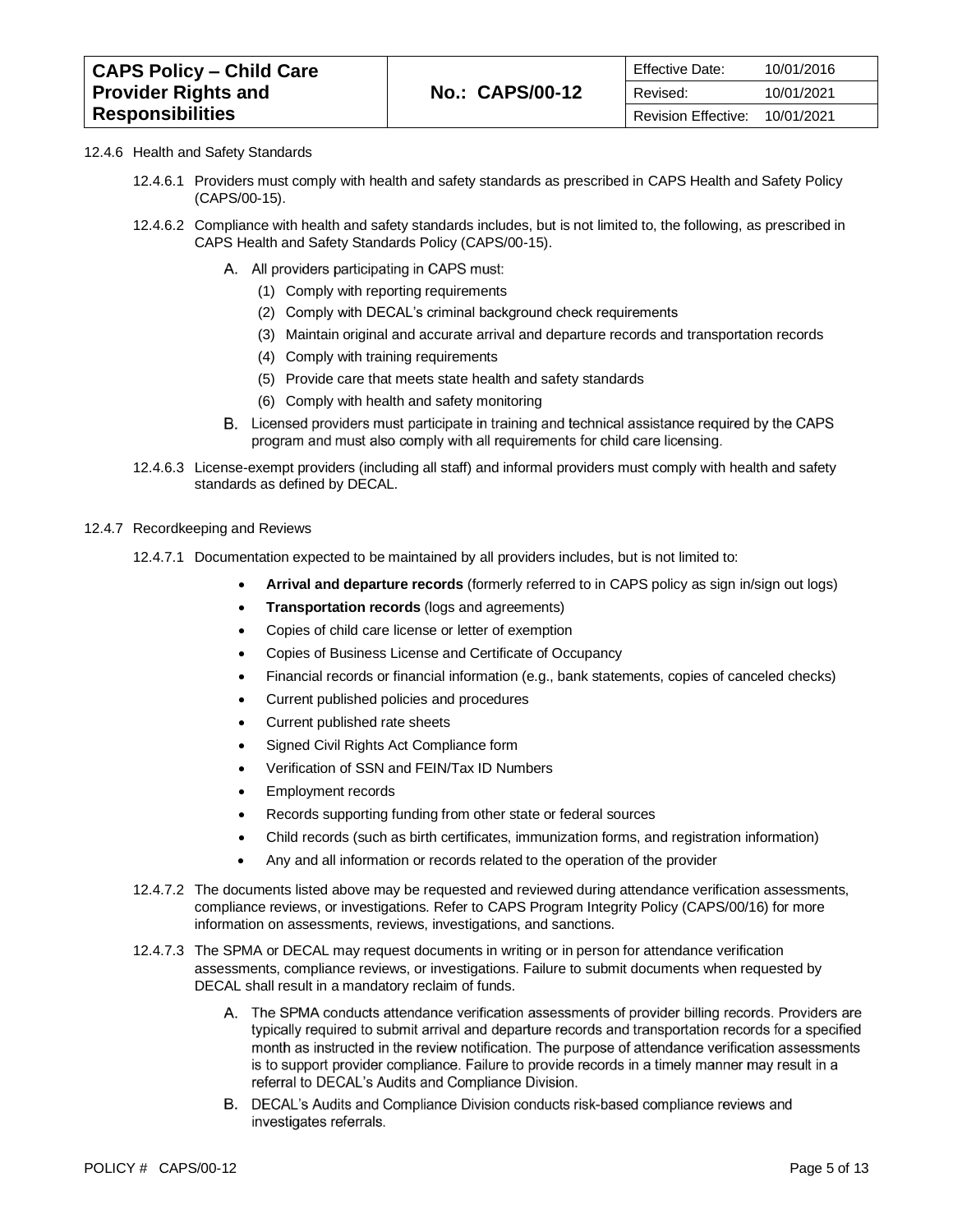| <b>CAPS Policy - Child Care</b> |                        | <b>Effective Date:</b> | 10/01/2016 |
|---------------------------------|------------------------|------------------------|------------|
| <b>Provider Rights and</b>      | <b>No.: CAPS/00-12</b> | Revised:               | 10/01/2021 |
| <b>Responsibilities</b>         |                        | Revision Effective:    | 10/01/2021 |

- (1) For compliance reviews, providers are typically required to submit arrival and departure records and transportation records for a specified three-month period within 15 calendar days from the date the notice was received. The review period may be widened at DECAL's discretion. The purpose of compliance reviews is to identify and recoup improper payments; however, additional sanctions may also be imposed at the discretion of CAPS administration.
- (2) For investigations, DECAL may request records in person or in writing. The timeframe for which records are requested will vary based on dates specified in the referral. The review period may be widened at DECAL's discretion.
- (3) If records are requested in writing by DECAL, failure of the provider to submit the required documents in 15 calendar days from the date the notice was received shall cause an overpayment to be established for any period where documentation is not provided, and result in sanctions imposed by DECAL, including a mandatory reclaim of reimbursement for the overpayment periods that lack the supporting documentation, and may include dismissal or disqualification from CAPS and may jeopardize the provider's ability to participate in other DECAL programs.
- (4) If records are requested in person during an on-site review, the provider or any of their representatives must immediately make records available. If the provider's designated program director cannot be present at the time of review, the director must select an alternate person to access the records in their absence. The absence of the director should not hinder or prevent a DECAL representative from conducting a review.
- (5) Failure to provide requested documentation immediately upon request shall result in sanctions imposed by DECAL, including a mandatory reclaim of reimbursement for the overpayment periods that lack the supporting documentation, and may include dismissal or disqualification from CAPS and may jeopardize the provider's ability to participate in other DECAL programs.
- (6) Established overpayments will be sent to the SPMA to begin the recoupment process, which will reduce future payments to the provider. All overpayments must be satisfied within 24 months of establishment.
- 12.4.7.4 Provider records should be securely maintained on site where care is provided or at a suitable off-site location previously approved by DECAL that allows for convenient access and retrieval if immediate review is requested. DECAL shall have the authority to enter the premises to retrieve requested documents. The following section of the Child Care Provider Agreement shall be completed by the person legally responsible for the operation and management of the program:

| The documents for:                                     |  |
|--------------------------------------------------------|--|
| (provider name)                                        |  |
| will be maintained at:                                 |  |
| (address, city, zip code where records will be stored) |  |

- 12.4.7.5 If at any time any records pertaining to the CAPS program are relocated from the previously approved location, a notification must be submitted to DECAL for approval within five business days.
- 12.4.7.6 In the event of natural or man-made disasters (e.g., flooding, fire, hurricane, tornado, theft, acts of vandalism, etc.), the provider is responsible for providing third-party verification to substantiate the disaster. Verification may include police reports, insurance company claims, photos, or other proof that support the disaster and must also include detail of the property impacted. Claims related to man-made disasters must be made and filed within 30 calendar days of the incident. Claims related to natural disasters must be filed as soon as possible in accordance with insurance company regulations. In the event of provider electronic attendance tracking system functionality failure, the provider must still maintain records as prescribed in CAPS policy. The provider may utilize other automated or manual (paper) methods to maintain attendance verification until system functionality can be restored.
- 12.4.7.7 DECAL will not return documents submitted; therefore, it is imperative that copies of documentation are submitted and not the original documents.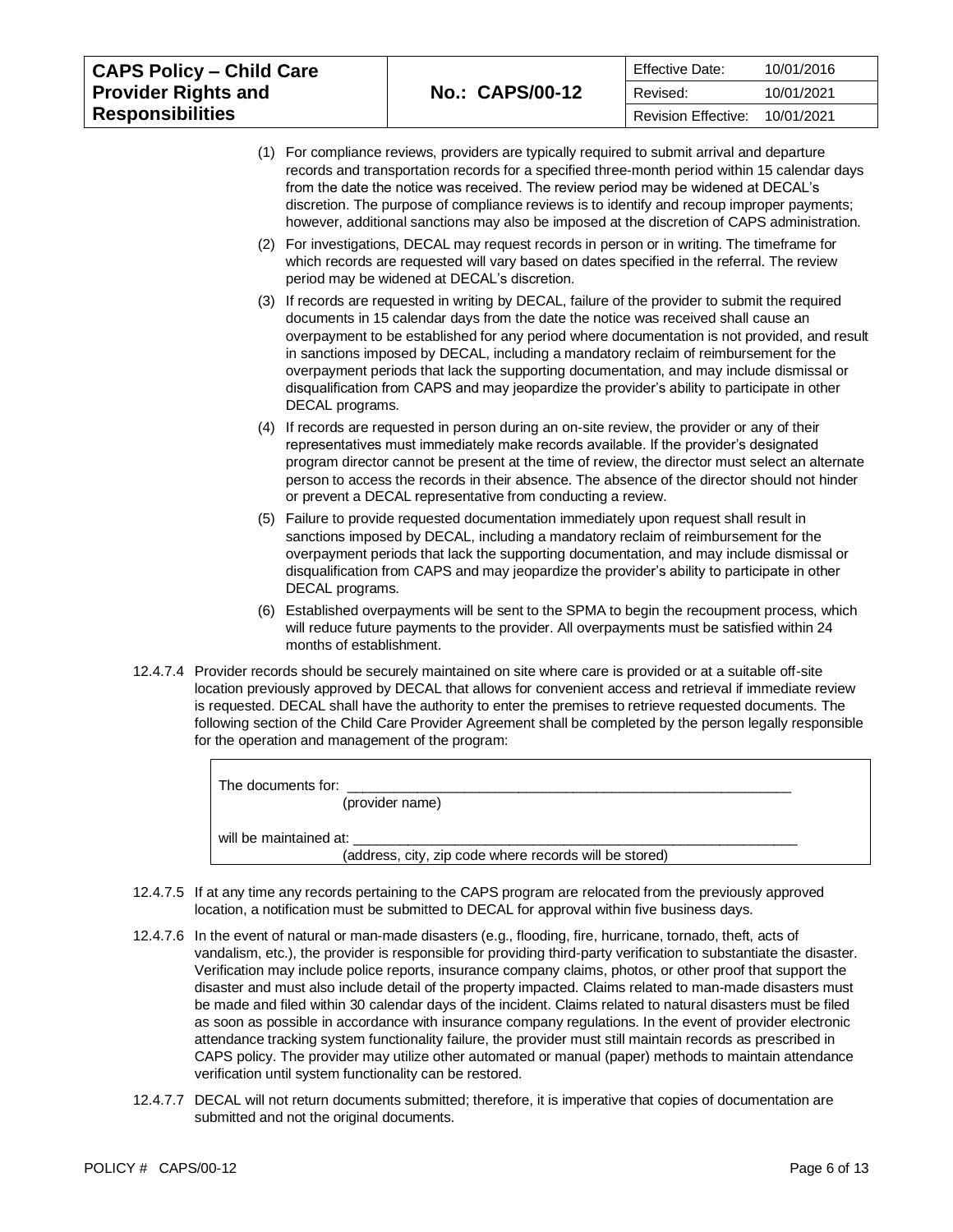| <b>CAPS Policy - Child Care</b> |                        | Effective Date:     | 10/01/2016 |
|---------------------------------|------------------------|---------------------|------------|
| <b>Provider Rights and</b>      | <b>No.: CAPS/00-12</b> | Revised:            | 10/01/2021 |
| <b>Responsibilities</b>         |                        | Revision Effective: | 10/01/2021 |

- 12.4.7.8 DECAL is not responsible for packages lost or not delivered to the appropriate location or person; therefore, it is strongly recommended that packages submitted to DECAL via mail are adequately addressed to their intended recipient and are commercially tracked from posting to delivery (e.g., certified mail or return receipt delivery).
- 12.4.7.9 Arrival and departure records (formerly referred to in CAPS policy as sign in/sign out logs) and transportation records (if applicable) are the only acceptable source of evidence for providing care for all children subsidized through the CAPS program. The provider must maintain the original and accurate arrival and departure records and transportation records for a minimum of three years from the last date service is provided. If there is an open investigation, providers are required to maintain records beyond the three-year period until the investigation is completed.
	- A. Parent affidavits or any other documents obtained attesting to attendance that are not part of the daily arrival and departure record keeping process will not be considered a valid means of verifying daily attendance and will not be accepted by the CAPS program as such.
	- B. Documents maintained as a result of a provider's participation in Georgia's Pre-K Program or Nutrition Services programs, such as Child and Adult Care Food Program and Summer Food Service Program records, are not considered acceptable verification of attendance records for the CAPS program. These records may not reflect a particular child's daily attendance or participation in CAPS or certification by a parent of a child's daily attendance.
- 12.4.7.10 Arrival and departure records must have the parent's or authorized representative's original or electronic signature obtained at arrival and departure each time the parent or authorized representative drops off and picks up the child.
	- A. If the parent is present at either arrival or departure, transportation records cannot be used to support children's attendance for CAPS purposes.
	- B. If the parent is not present to sign at both arrival and departure, transportation records can be used to support children's attendance, providing that:
		- (1) There is a valid transportation agreement, completed prior to providing transportation, on file with the provider signed by the parent giving authorization for transportation of the child to and/or from the provider (whether the transportation is provided by the provider itself or an outside entity contracted to provide transportation); and
		- (2) There is a passenger transportation checklist (formerly referred to in CAPS policy as a transportation log) that lists the children on the transportation schedule as well as signatures of the responsible party (e.g., bus driver, program administrator) for each day children are transported (whether the transportation is provided by the provider itself or an outside entity contracted to provide transportation).
		- (3) Transportation records must be accurate, current, and complete in accordance with licensing rules and regulations and immediately available for review upon request.
	- C. The provider is prohibited from signing arrival and departure records on behalf of the parent if the parent is present regardless of the fact the provider uses an electronic sign in and out system. DECAL reserves the right to investigate any circumstances where DECAL believes or has evidence that the provider is using staff members to circumvent arrival and departure record policy requirements. The investigation may lead to recoupment of funds or other sanctions as prescribed in CAPS policy.
	- D. If a provider chooses to use an electronic system, each parent must have their own unique **electronic signature**. The provider is required to have their own unique electronic signature that would allow DECAL or its representatives to discern parent sign in and out from that of the provider. The electronic system must record and display who signed the child in and out as well as when and how the child was signed in and out.
- 12.4.7.11 Providers are responsible for ensuring that documents provided to DECAL and its representatives are current, accurate, and complete. Failure to provide current, accurate, and complete documentation may be construed as submitting a false statement. DECAL will refer for criminal prosecution any provider who knowingly submits false documentation.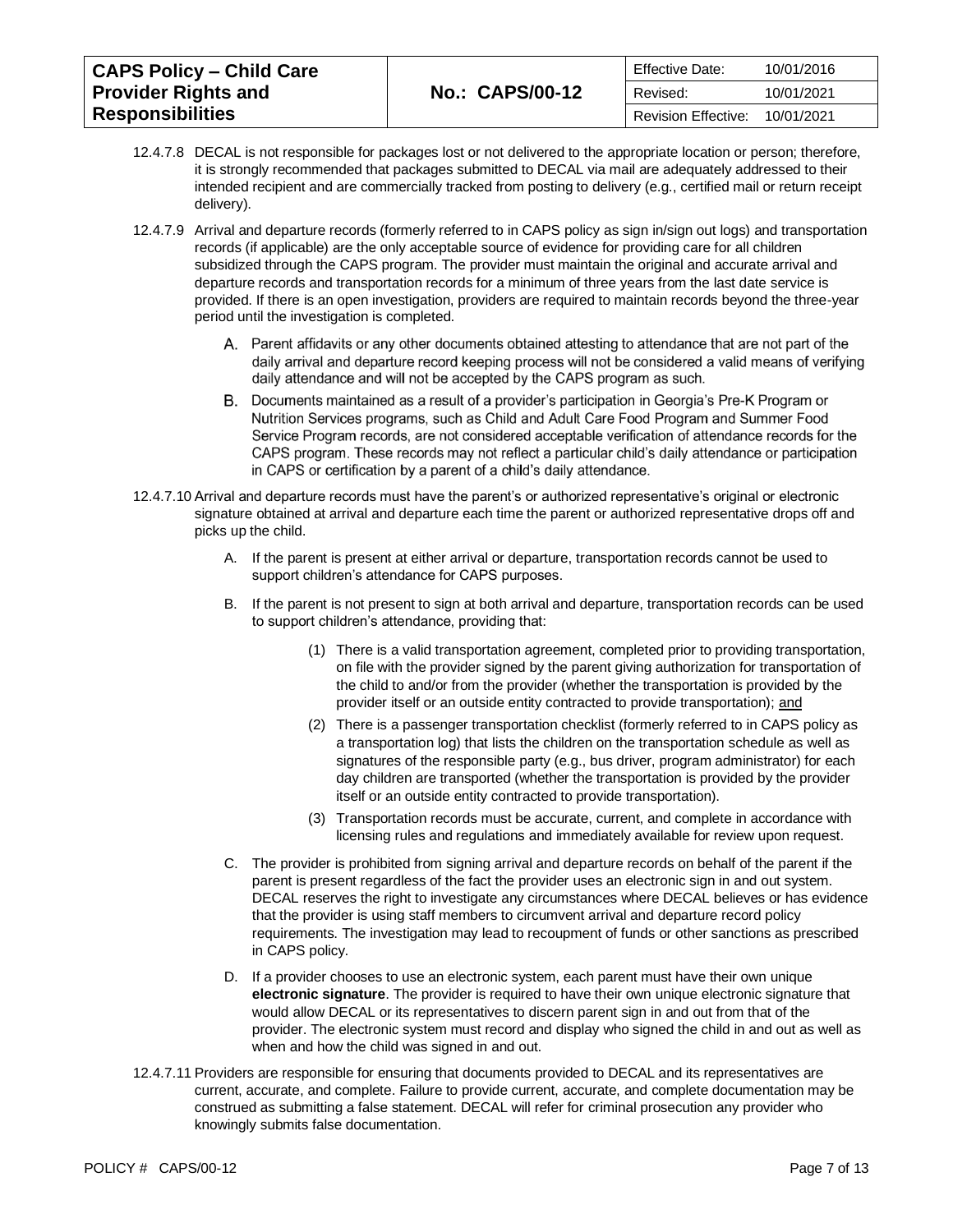| <b>CAPS Policy - Child Care</b> |                        | Effective Date:     | 10/01/2016 |
|---------------------------------|------------------------|---------------------|------------|
| <b>Provider Rights and</b>      | <b>No.: CAPS/00-12</b> | Revised:            | 10/01/2021 |
| <b>Responsibilities</b>         |                        | Revision Effective: | 10/01/2021 |

- 12.4.7.12 If it is determined through provider self-reporting, compliance reviews, or investigations that the provider failed to maintain arrival and departure records with the parent or authorized representative's electronic signature, CAPS must recoup the amount of any child care subsidies paid for any portion of the review period for which the provider failed to maintain acceptable records. Further sanctions may be imposed, up to and including dismissal and disqualification from CAPS, which may also jeopardize the provider's ability to participate in other DECAL programs.
- 12.4.7.13 If the SPMA determines during an attendance verification assessment that the provider does not maintain records in accordance with CAPS policy, the person legally responsible for the program and the person responsible for maintenance of records will be required to complete mandatory training. If the provider does not make improvements in record maintenance, the SPMA may submit a referral for investigation to DECAL's Audits and Compliance Division.
- 12.4.8 Payments, Billings, and Refunds
	- 12.4.8.1 As prescribed in [CAPS Purchase of Child Care Through Scholarships Policy \(CAPS/00-10\),](https://caps.decal.ga.gov/assets/downloads/CAPS/10-CAPS_Policy-Purchase%20of%20Child%20Care%20through%20Scholarships.pdf) the provider understands and agrees that the total weekly amount it receives for CAPS services for each child in care (the CAPS family's assessed fees plus the amount paid by the state for CAPS services) shall not exceed the provider's published rate as outlined on the child care scholarship.

**Note:** The parent is responsible for payment of any charges that exceed any amount that CAPS has authorized for reimbursement. Possible charges include transportation costs, book fees, and field trip costs.

- 12.4.8.2 When CAPS subsidizes child care for a child in DFCS custody or a child with a qualifying disability, CAPS will reimburse up to the provider's published rates on file with the SPMA.
- 12.4.8.3 CAPS will only pay up to the state's maximum reimbursement rate [\(Appendix C\)](https://caps.decal.ga.gov/assets/downloads/CAPS/AppendixC-CAPS%20Reimbursement%20Rates.pdf) for children authorized in informal provider settings, except for children with disabilities and children in DFCS custody. For children with disabilities and children in DFCS custody who have been authorized for care in informal provider settings, CAPS will approve a negotiated rate for informal providers should their rate exceed the maximum reimbursement rate.
- 12.4.8.4 When multiple types of care are provided for the same child within the same service week (i.e., full time, part time, before and/or after), the maximum rate CAPS will reimburse to the provider is the state maximum rate for full time care or the provider's published rate for full time care for children in DFCS custody and children with qualifying disabilities.
- 12.4.8.5 CAPS will not pay if the child did not attend at least one day during the service week as listed on the child care scholarship, except in instances where the provider is requesting payment to hold a slot (refer to Holding Slots section below).

**Note:** As prescribed in [CAPS Case Changes and Documentations Policy \(CAPS/00-13\),](https://caps.decal.ga.gov/assets/downloads/CAPS/13-CAPS_Policy-Case%20Changes%20and%20Documentation.pdf) excessive unexplained absences for 30 calendar days or more may result in closure of CAPS case. The excessive unexplained absence should be reported to the SPMA.

- 12.4.8.6 The provider may not bill, and CAPS will not pay, for any service periods during which the provider was not open for business for the purpose of providing child care services.
- 12.4.9 Reconsideration for Overpayments
	- 12.4.9.1 When a provider receives a notice for the establishment of an overpayment from DECAL or its representatives, they may submit additional documentation to support their requests for payment.
	- 12.4.9.2 DECAL will review the reconsideration request and supporting documentation in a timely manner. After this review, the Audits and Compliance Division will send the child care provider a Reconsideration Notice notifying the provider of any change in the amount of overpayment resulting from reconsideration.
	- 12.4.9.3 Any request for reconsideration must be accompanied by supporting documentation.
		- A. Reconsideration shall only include requests for clarification/review of existing documents already submitted and shall only cover the time period and/or children previously reviewed.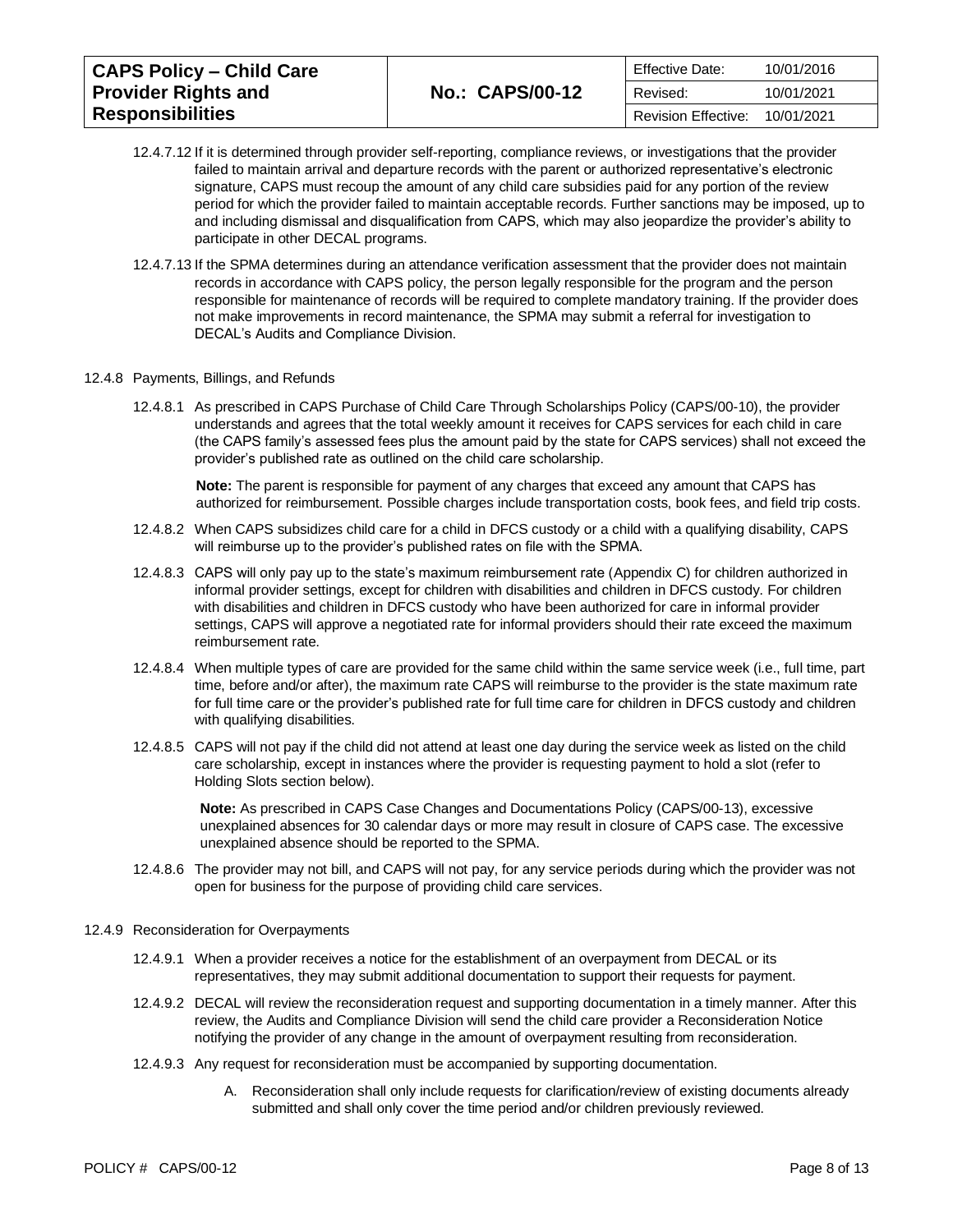| <b>CAPS Policy – Child Care</b> |                        | <b>Effective Date:</b>     | 10/01/2016 |
|---------------------------------|------------------------|----------------------------|------------|
| <b>Provider Rights and</b>      | <b>No.: CAPS/00-12</b> | Revised:                   | 10/01/2021 |
| <b>Responsibilities</b>         |                        | <b>Revision Effective:</b> | 10/01/2021 |

- B. Reconsideration shall not include the opportunity to submit new documentation that has been previously requested but not submitted unless authorized by DECAL in writing for unique circumstances.
- 12.4.9.4 If a signed repayment statement or a request to formally appeal the overpayment and request a fair hearing is not postmarked by the due date contained on the notice, DECAL or its representatives will close the investigation and forward the overpayment to the SPMA to begin the collection process. Recoupments will be established to allow overpayments to be repaid within 24 months. The SPMA is responsible for pursuing, collecting, tracking, and reporting overpayments identified by DECAL or its representative.
- 12.4.9.5 A fair hearing request must be submitted in writing by 5:00pm on the due date contained in the reconsideration notice to the attention of:

Chief Legal Officer - Georgia Department of Early Care and Learning East Tower, Suite 754 2 Martin Luther King Jr. Drive Atlanta, GA 30334

# 12.4.10Holding Slots

12.4.10.1 There may be situations when a child cannot attend the child care program for an extended time frame.

- A. CAPS may authorize payment to a provider to hold a slot for a maximum of two service weeks during the **eligibility period** when a child is absent from care.
- B. The provider must be open for business in order to receive payment for holding slots and must include specific payment requirements for holding slots in its policy. This policy must be on file with the SPMA.

#### 12.4.11Child Care Rates

- 12.4.11.1 The provider shall charge the same rates to families/children subsidized by CAPS as it charges other consumers and shall provide documentation, upon request, to demonstrate compliance with this requirement.
- 12.4.11.2 The provider shall not bill CAPS and CAPS shall not pay for child care during any period of time when another federal or state program, such as Head Start or Georgia's Pre-K Program, has paid for a child's care for the same service period, unless DECAL authorizes the use of layered federal or state funding in writing.
	- A. CAPS may recoup any payments for subsidies issued when another federal or state program has covered the cost of child care if DECAL had not previously authorized the use of layered federal funding in writing.
- 12.4.11.3 The provider shall not bill CAPS and CAPS shall not pay for child care during any period of time when child care services are subsidized in full as part of the parent's employment.
	- A. CAPS may recoup any payments for subsidies issued when it is discovered that an employer has covered the cost of child care.

# 12.4.12 Change in Provider Rates

12.4.12.1 If a provider changes its rates, a new provider rate sheet must be submitted to the SPMA, and, upon notice from CAPS, the new rates must be entered into DECAL KOALA, DECAL's provider self-service website [\(www.decalkoala.com\)](http://www.decalkoala.com/). CAPS will make adjustments to child care scholarships according to the new rates no later than 30 calendar days after rates have been provided.

#### 12.4.13 Invoices

12.4.13.1 The provider shall submit invoices that accurately report information about attendance to the SPMA within 60 calendar days of providing services. Invoices not submitted within 60 calendar days of service will delay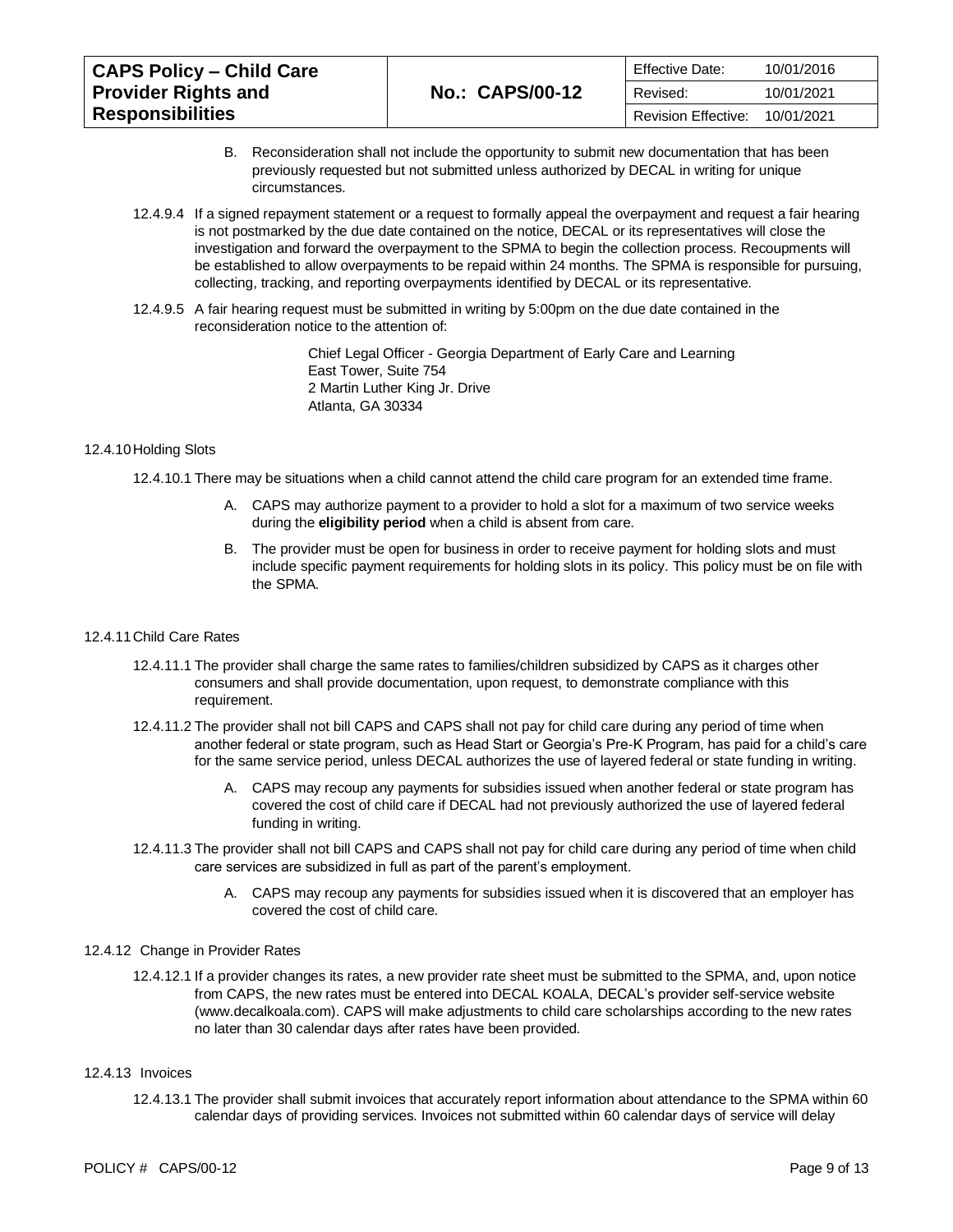| <b>CAPS Policy – Child Care</b> |                        | <b>Effective Date:</b> | 10/01/2016 |
|---------------------------------|------------------------|------------------------|------------|
| <b>Provider Rights and</b>      | <b>No.: CAPS/00-12</b> | Revised:               | 10/01/2021 |
| <b>Responsibilities</b>         |                        | Revision Effective:    | 10/01/2021 |

payments to the provider. Invoices submitted after 90 calendar days of services will not be processed for payment and will not be reimbursed.

12.4.13.2 Invoices that are determined to be inaccurate, misleading, or false shall be subject to recoupment, sanctions up to and including dismissal and disqualification from CAPS, or may be referred for investigation or prosecution.

#### 12.4.14 Overpayments

- 12.4.14.1 The provider shall refund any overpayments assessed by DECAL or its representatives. Overpayments may include any amounts received in error as a result of the provider's error or automation error.
- 12.4.14.2 The CAPS program may offset all future subsidy payments until the overpayment is paid in full or pursue any and all legal actions DECAL deems appropriate which are permissible under state and federal law to recover overpayments.
- 12.4.14.3 The provider shall assume responsibility for all billing to the CAPS program and is legally responsible for overpayments resulting from erroneous billing and inaccurate invoices. Providing billing passwords and identification access to others does not reduce accountability or repayment of any overpayments resulting from incorrect billing.
- 12.4.14.4 Payment disputes, questions, and concerns can be addressed through the SPMA. Providers must request an appeal in writing by the deadline listed on the notice or within 14 calendar days from the date of the notice on an appealable or adverse action taken by DECAL. Refer to the [CAPS Administrative Hearings Policy](https://caps.decal.ga.gov/assets/downloads/CAPS/18-CAPS_Policy-Administrative%20Hearings.pdf)  [\(CAPS/00-18\).](https://caps.decal.ga.gov/assets/downloads/CAPS/18-CAPS_Policy-Administrative%20Hearings.pdf)

#### 12.4.15 Adverse Actions

- 12.4.15.1 Adverse actions are penalties for noncompliance with CAPS policies and rules, including sanctions for program integrity violations and enforcement actions related to health and safety standards.
	- A. **Suspension**: Payments to a provider will be suspended for:

| <b>Provider Action</b>                                                                                                                              | <b>DECAL Response</b>                                                                                                                                                                                                     |
|-----------------------------------------------------------------------------------------------------------------------------------------------------|---------------------------------------------------------------------------------------------------------------------------------------------------------------------------------------------------------------------------|
| Failure to submit W9, 704,<br>provider agreement, and direct<br>deposit form to the SPMA by<br>the date requested.                                  | Payments will be released to the provider once all documents<br>are submitted to CAPS. Payments will be withheld for no more<br>than 30 calendar days before the provider is dismissed from<br>CAPS.                      |
| Failure to comply with<br>mandatory health and safety<br>training as prescribed in CAPS<br><b>Health and Safety Standards</b><br>Policy (CAPS/00-15 | Payments will be released to the provider once the mandatory<br>training is completed. Payments will be withheld for no more<br>than 30 calendar days before the provider is dismissed from<br>CAPS.                      |
| Failure to complete licensing<br>inspections (licensed<br>providers) or monitoring visits<br>(license-exempt and informal<br>providers)             | Payments will be released to the provider once the provider has<br>cooperated with the required inspection. Payments will be<br>withheld for no more than 30 calendar days before the provider<br>is dismissed from CAPS. |

- B. **Dismissal** refers to the action taken to remove a child care provider from the CAPS program for failure to comply with DECAL policies or federal or state laws and regulations. Providers will be dismissed as follows:
	- (1) Thirty-one (31) calendar days after DECAL suspends payments for (a) failure to submit a W9, 704, Child Care Provider Agreement. or direct deposit form, (b) failure to comply with mandatory training (provider may be reinstated once all required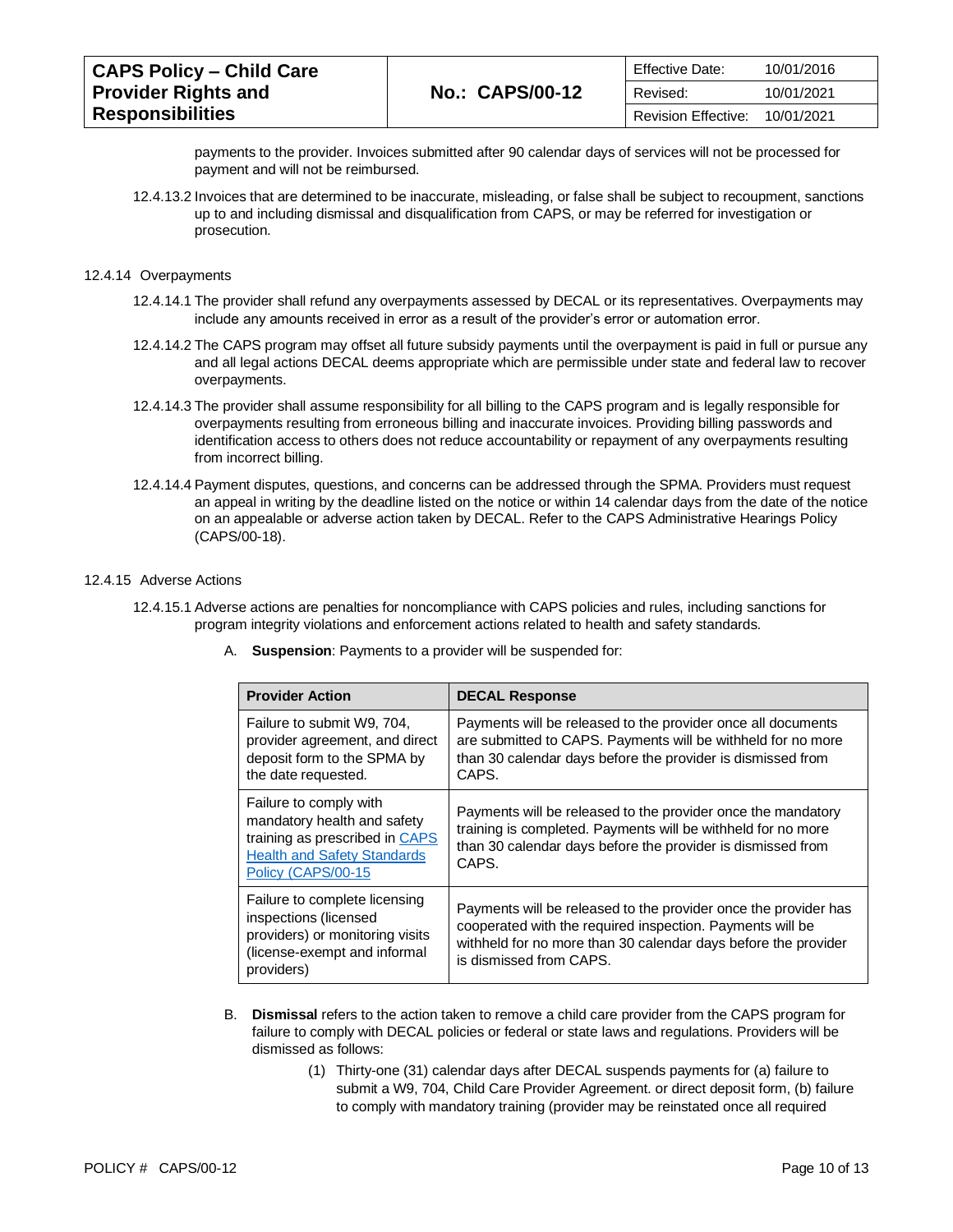| <b>CAPS Policy - Child Care</b>                       | <b>No.: CAPS/00-12</b> | Effective Date:     | 10/01/2016 |
|-------------------------------------------------------|------------------------|---------------------|------------|
| <b>Provider Rights and</b><br><b>Responsibilities</b> |                        | Revised:            | 10/01/2021 |
|                                                       |                        | Revision Effective: | 10/01/2021 |

training is completed), or (c) failure to comply with monitoring checklist requirements (informal provider will have to begin the enrollment process again)

- (2) When their license has been revoked and all appeal rights have been exhausted
- (3) When their exemption status has been rescinded
- (4) When they fail to comply with an investigation and/or a repayment statement
- (5) When they knowingly or intentionally keep an employee on staff with an unsatisfactory record check or without a satisfactory record check when children are in care.
- (6) When they knowingly or intentionally keep a resident at the facility with an unsatisfactory record check or without a satisfactory record check.
- (7) When they (licensed providers) choose not to become **Quality Rated** (se[e CAPS](https://caps.decal.ga.gov/assets/downloads/CAPS/11-CAPS_Policy-Participating%20Providers.pdf)  [Participating Providers Policy \(CAPS/00-11\)\)](https://caps.decal.ga.gov/assets/downloads/CAPS/11-CAPS_Policy-Participating%20Providers.pdf).
- C. **Disqualification** refers to a time-limited or permanent status that disallows child care providers from participating in CAPS for failure to comply with DECAL policies or federal or state laws and regulations. Providers may be disqualified due to the following:
	- (1) Debarment or removal from any other federal or state program (disqualification will span a period of seven years plus any period thereafter that funds are still outstanding)
	- (2) Failure to repay funds (disqualification will be lifted once the overpayment is paid in full)
	- (3) Violation of CAPS policy. The period for disqualification will be based on the severity of the violation of policy, after a DECAL review has been conducted.
	- (4) **Fraud** conviction by state court, federal court, and/or Attorney General's Office (disqualification will be permanent)
	- (5) **Serious injury** as defined in [Definitions and Acronyms](https://caps.decal.ga.gov/assets/downloads/CAPS/02-CAPS_Policy-Definitions%20and%20Acronyms.pdf)

## 12.4.16 Reinstatement

Under certain conditions, at DECAL's discretion, providers who have been dismissed or disqualified for CAPS may be reinstated into the program. Providers may be reinstated as follows:

| <b>Provider Action</b>                                                                    | <b>DECAL Response</b>                                                                                                                                                                                                                              |
|-------------------------------------------------------------------------------------------|----------------------------------------------------------------------------------------------------------------------------------------------------------------------------------------------------------------------------------------------------|
| Failure to submit W9, 704,<br>Child Care Provider<br>Agreement, or direct deposit<br>form | Reinstatement may occur once all documents are submitted. If reinstatement does not<br>occur within 30 calendars of being dismissed, the provider will have to begin the<br>enrollment process again.                                              |
| Failure to complete mandatory<br>training requirements                                    | Reinstatement may occur if the provider completes mandatory training requirements<br>within 30 calendar days of the notification of dismissal. If training occurs after the 30<br>days, the provider will have to complete the enrollment process. |
| Revocation (cancellation) of<br>license                                                   | Reinstatement may occur if license revocation has been rescinded per DECAL<br>guidelines. Providers may have to submit verification of license reinstatement.                                                                                      |
| Exemption status revoked                                                                  | Reinstatement may occur if exemption status has been reinstated per DECAL guidelines.                                                                                                                                                              |
| <b>Monitoring Checklist</b>                                                               | Reinstatement may occur when compliance of the monitoring checklist has been<br>satisfied. If reinstatement does not occur within 30 calendar days of being dismissed, the<br>provider will have to begin the enrollment process again.            |
| Disgualified for unpaid<br>overpayment                                                    | Reinstatement may occur one year from the date of dismissal once the overpayment is<br>paid in full.                                                                                                                                               |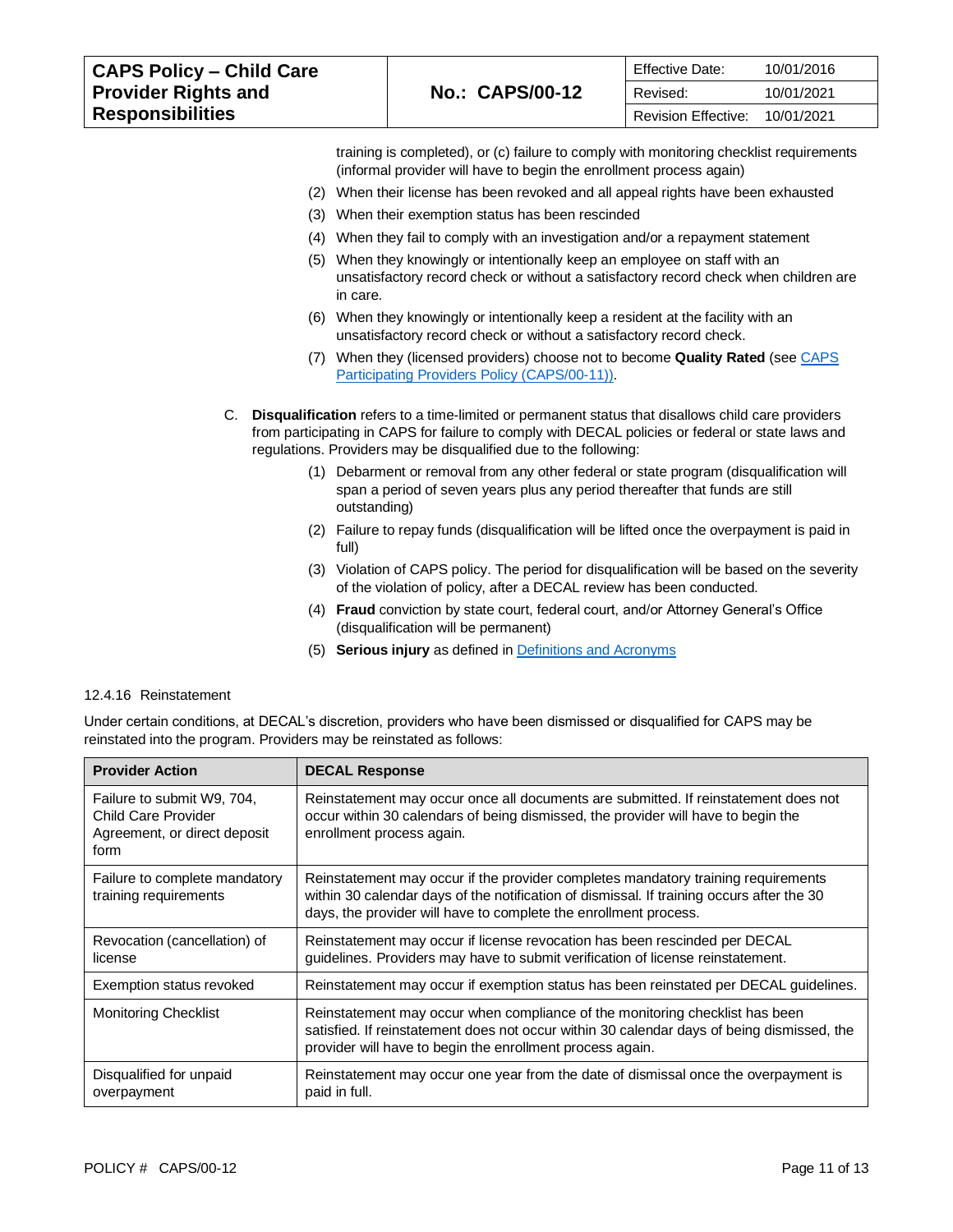| <b>Provider Action</b>                         | <b>DECAL Response</b>                                                                                                                            |
|------------------------------------------------|--------------------------------------------------------------------------------------------------------------------------------------------------|
| Debarment by other federal or<br>state program | Reinstatement may occur when removed from debarment list.                                                                                        |
| Choose not to become Quality<br>Rated          | Reinstatement may occur one (1) year from the date of dismissal once CAPS/Quality<br>Rated Provisional Status has been granted by Quality Rated. |

### 12.4.17 Tax Identification Reporting

Providers are responsible for paying social security, federal, and state taxes. The SPMA will release tax form 1099's each January detailing funds received for the previous calendar year for programs that are responsible for filing taxes.

- 12.4.18 Warranties, Representations and Covenants
	- 12.4.18.1 To the extent allowed by law, the provider agrees to hold DECAL, CAPS, their employees, agents, contractors, and successors harmless from any overpayments resulting from any action performed by DECAL or its representatives or by the provider and its agents, employees, or subcontractors.
	- 12.4.18.2 The provider shall not assert in any manner that DECAL or CAPS is its sponsoring agency.
	- 12.4.18.3 The provider acknowledges and agrees to the terms and conditions as stated on DECAL and CAPS program compliance documents, notifications, invoices, websites, and child care scholarships.
	- 12.4.18.4 The provider understands and agrees that its entity, employees, or agents are not the partner, employee, or agent of DECAL or its contractors and will not represent itself as a partner, employee, or agent working on behalf of DECAL.
	- 12.4.18.5 The provider acknowledges and agrees that in accordance with 45 CFR 98.30(C)(6), child care scholarships shall be considered a benefit to the child for child care services and shall not be considered a grant or contract to the provider.

| Date       | <b>Description of Change</b>                                                                                                                                                                                                                                                                                                                                                                                                                                                                                                                                                                                                                                                                                                                                                                                                                                                                                                                                 |
|------------|--------------------------------------------------------------------------------------------------------------------------------------------------------------------------------------------------------------------------------------------------------------------------------------------------------------------------------------------------------------------------------------------------------------------------------------------------------------------------------------------------------------------------------------------------------------------------------------------------------------------------------------------------------------------------------------------------------------------------------------------------------------------------------------------------------------------------------------------------------------------------------------------------------------------------------------------------------------|
| 07/02/2018 | Added requirement that providers ensure parents have unlimited access to their children when children<br>are in the care of the provider and added requirement that, upon notice from CAPS, providers enter their<br>child care rates and any changes to their rates in DECAL KOALA, DECAL's provider self-service<br>website (www.decalkoala.com).                                                                                                                                                                                                                                                                                                                                                                                                                                                                                                                                                                                                          |
| 10/01/2018 | Added provider reporting requirement; added that federal law prohibits CAPS from reimbursing a child<br>care provider who has had a serious injury (as defined as defined in Definitions and Acronyms); and<br>added serious injuries to the list of circumstances that result in disqualification from CAPS. Added<br>requirement that Quality Rated eligible providers be star rated by December 31, 2020 in order to<br>continue to receive Child Care and Parent Services (CAPS) funding. Clarified that for children with<br>disabilities and children in DFCS custody, CAPS will approve a negotiated rate for informal providers<br>should their rate exceed the maximum reimbursement rate.                                                                                                                                                                                                                                                          |
| 02/01/2019 | Revised policy to align with the following revisions to other sections of CAPS policy. CAPS policy was<br>reorganized on February 1, 2019, by replacing Improper Payments (CAPS/00-15) and Disqualifications<br>and Sanctions (CAPS/00-16) policies with Health and Safety Standards (CAPS/00-15) and Program<br>Integrity (CAPS/00-16) policies. The new Program Integrity Policy is composed primarily of relevant<br>information that already existed in other sections of CAPS policy, as well as additional details relating to<br>program integrity prevention, detection, and investigation processes that were already in practice within<br>the CAPS program but were not outlined in CAPS policy. The new Health and Safety Policy is<br>composed of relevant information that already existed in CAPS policy as well as additional details<br>relating to health and safety monitoring and enforcement for license-exempt and informal providers. |

# **POLICY REVISION HISTORY**